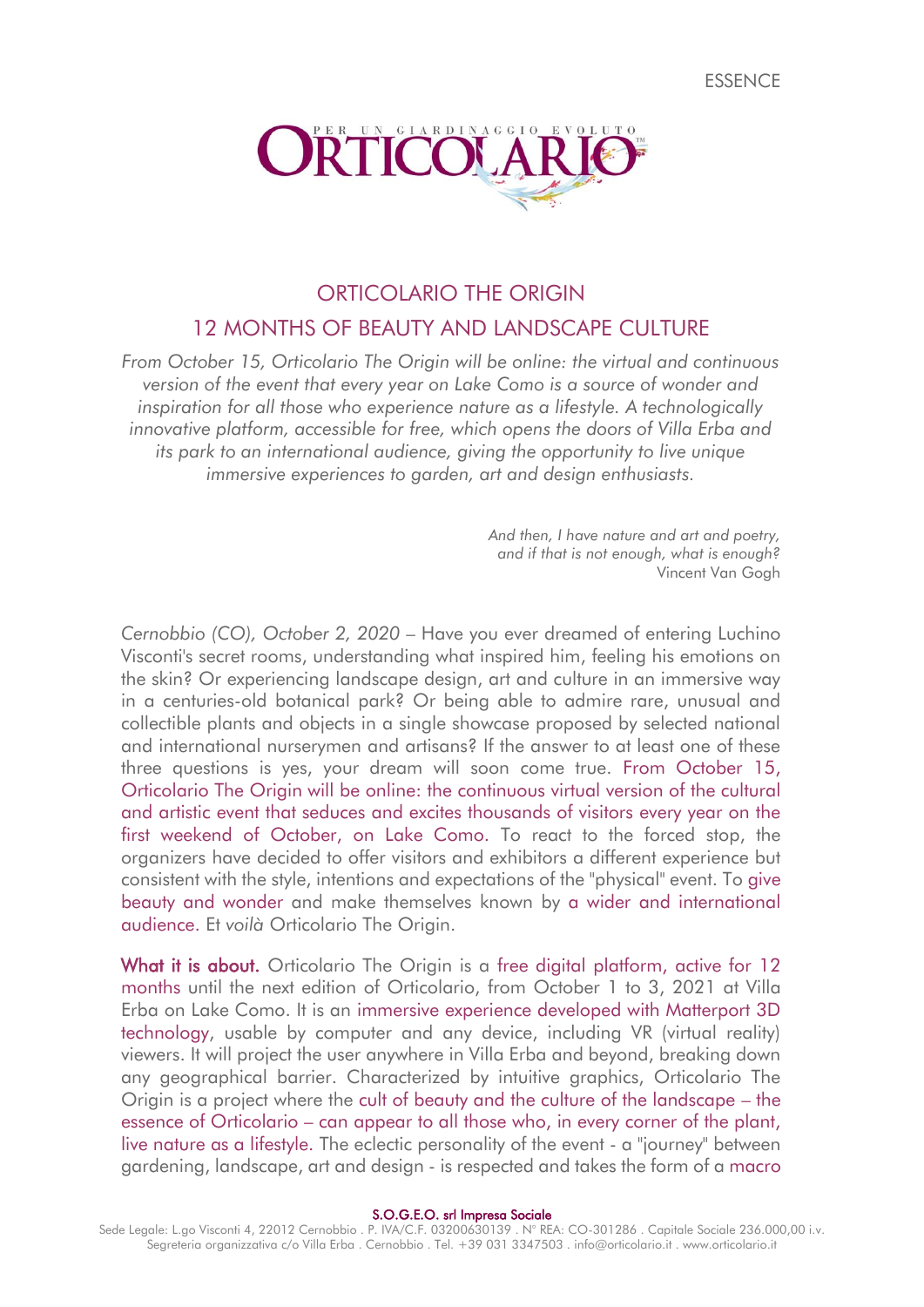"cradle" of different languages, ingenuity and talents, where many creative souls express themselves, from artists to landscape architects, from nurserymen to craftsmen. Just as it happens every year on Lake Como, everyone was inspired by their own way of relating to nature and interpreted the theme and the plant of the year, "Seduction" and the Maple. Theme and plan that will then be the leitmotiv of the 2021 edition.

Why Orticolario The Origin. Anna Rapisarda, curator of the event, explains the reason for the name: *"The virtual project of Orticolario will accompany us while* we wait to meet you again at Villa Erba, with constantly updated content until *September 2021. The Origin is the story of the origin, of the spark from which an idea is born, of how Seduction and Maple, the themes of the year, are the inspiration of all participants".*

What and how. You can enter Orticolario The Origin on the orticolario.it website and thus enjoy different experiences. First of all, the 3D virtual tour at Villa Erba, a walk in the park, in the exhibition centre, in Villa Antica and its dungeons. Even corners never opened to visitors before and now only visible on the platform.

Along the route there will be linkable points of interest, each of which is an exhibitor (from the nurseryman to the craftsman, from the artist to the landscape architect, from the designer to the partners) presenting a sheet with the products and the novelties of the year, a project, a thought.

Numerous sheets present unreleased short films, experiential videos that, as if they were portals, open on landscapes in Italy and in the world: unexpected places in the mountains of Lake Como, nurseries, private gardens, among maples in Japan, the park of a castle in France and much more … Each video proposes nature as inspiring muse, beyond the boundaries of time and space.

A precious gem for lovers of plants and craftsmanship: the possibility to purchase what is proposed from the exhibitors, by contacting them directly from the website.

At the moment over 120 exhibitors have joined the platform and the number is constantly updated.

*"Technology has made great strides and Orticolario experiments with an innovative platform never used in similar events* - says Moritz Mantero, President of Orticolario. *The Origin is an international showcase that appears in October and will not stop. In fact, it will continue over the seasons in a virtual version, just like the garden, always moving".*

The intent of the organizers is to make Orticolario The Origin a living and constantly evolving space, a schedule that month after month will be enriched with contents, also featuring a show and an interactive workshop for children.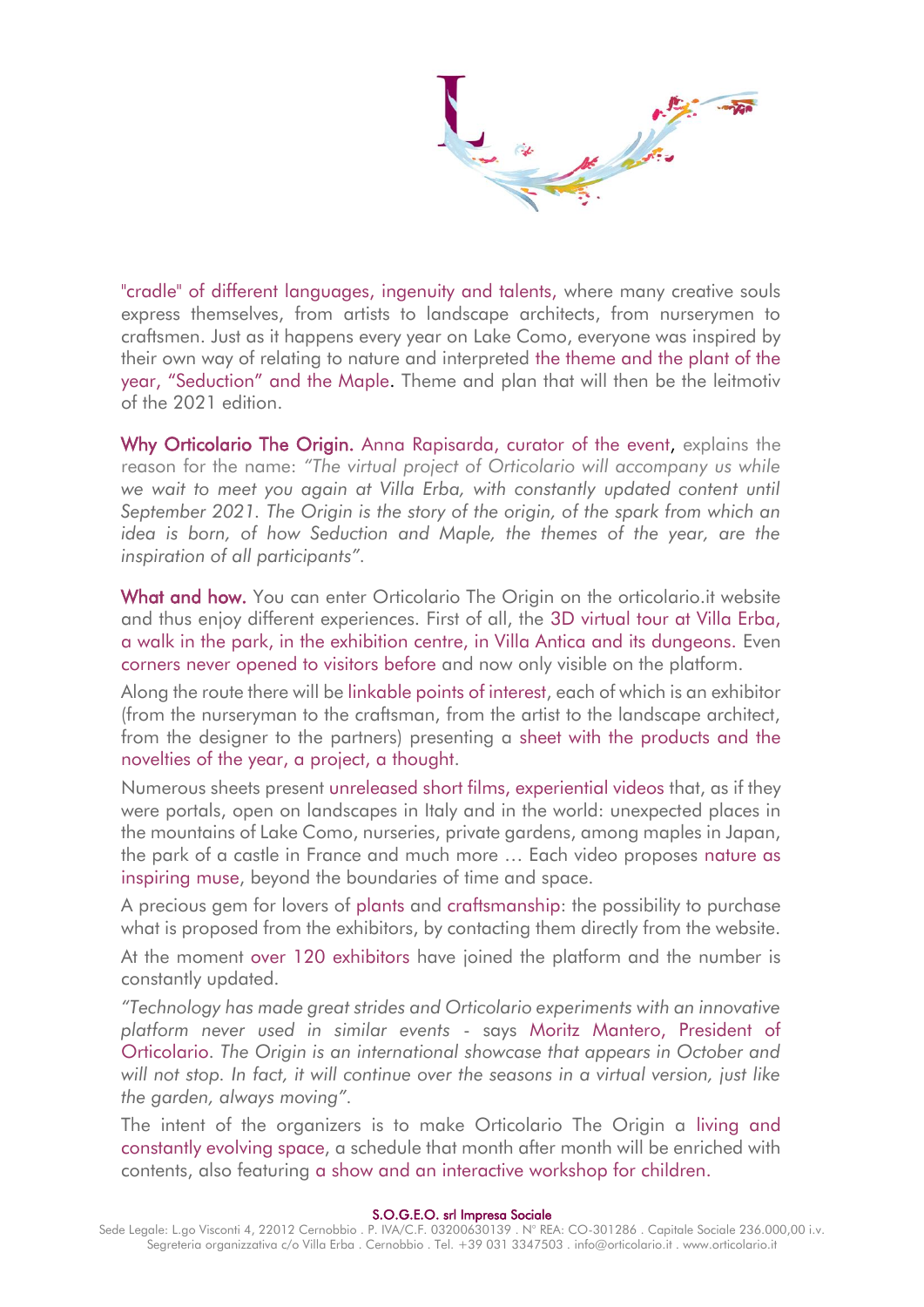**Technology.** Orticolario The Origin is based on Matterport technology, a 3D platform on which a scanned mapping path is developed. A pioneering project for the experimental potential of 3D mapping, still little used in such extensive outdoor environments. This is a real first time, and the numbers speak for themselves: 1,247 scans carried out and 23,000 m2 mapped.

It should be noted that the 3D Virtual Tour is inserted and is visible in geolocation on Google Maps, therefore the mapped tour (Google Street View) appears for each targeted search, both territorial and international.

*"To map we used a scanner adopted mainly in real estate, commercial and cultural sectors* – explains Tiziano Pedrazzoli of Tievent, who carried out the project. *We dared use it for large outdoor spaces, taking it to the limit of its possibilities by making use of a very advanced Leica technology to obtain perfect micrometric alignment. With The Origin we do not aim exclusively at the technological outcome, but above all at the artistic and emotional one".* 

The experiences and activities proposed in Orticolario The Origin are possible thanks to the Amici di Orticolari Fund, which every year also donates contributions to social projects of five local associations actively engaged in the realization of the event.

The project is implemented with the support of Mantero Seta and the contribution of Elmec Solar and Ethimo. It also obtained the patronage of the Chamber of Commerce of Como-Lecco, the Municipality of Como, the Municipality of Cernobbio and the Province of Como. And Regione Lombardia sponsored and recognized Orticolario as an international event. Finally the collaboration with FAI - Fondo Ambiente Italiano should be noted.